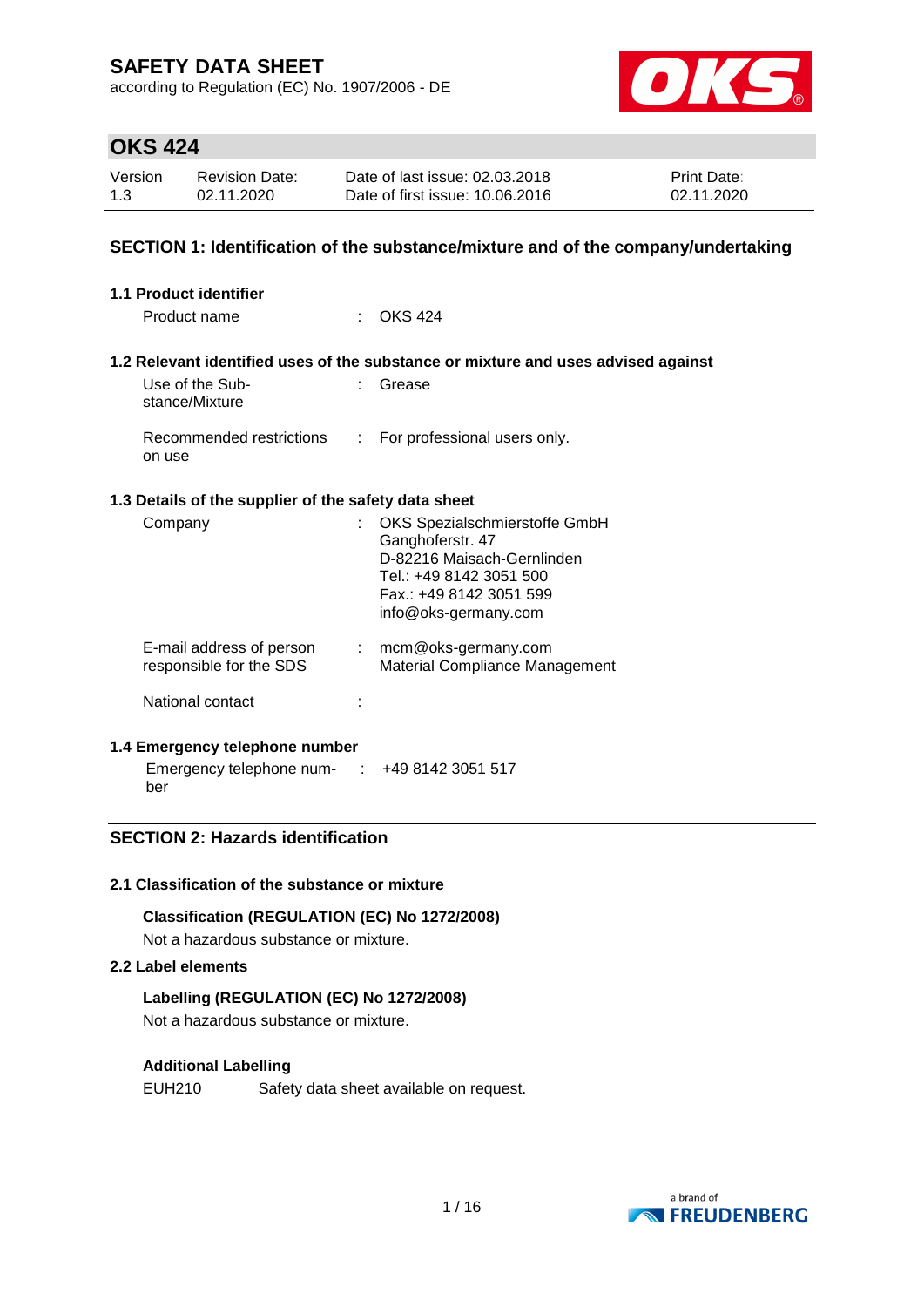according to Regulation (EC) No. 1907/2006 - DE



# **OKS 424**

| Version | <b>Revision Date:</b> | Date of last issue: 02.03.2018  | <b>Print Date:</b> |
|---------|-----------------------|---------------------------------|--------------------|
| 1.3     | 02.11.2020            | Date of first issue: 10.06.2016 | 02.11.2020         |

#### **2.3 Other hazards**

This substance/mixture contains no components considered to be either persistent, bioaccumulative and toxic (PBT), or very persistent and very bioaccumulative (vPvB) at levels of 0.1% or higher.

### **SECTION 3: Composition/information on ingredients**

#### **3.2 Mixtures**

Chemical nature : Synthetic hydrocarbon oil polyurea

#### **Components**

| Chemical name                                                                                                        | CAS-No.<br>EC-No.<br>Index-No.<br><b>Registration number</b>                                     | Classification            | Concentration<br>limits<br>M-Factor<br><b>Notes</b> | Concentration<br>(% w/w) |
|----------------------------------------------------------------------------------------------------------------------|--------------------------------------------------------------------------------------------------|---------------------------|-----------------------------------------------------|--------------------------|
| reaction product of<br>diphenylme-<br>thanediisocyanate,<br>octylamine and<br>oleylamine (molar<br>ratio1:1.86:0.14) | 430-930-6<br>01-0000017717-62-<br>0001<br>01-0000017717-62-<br>0000<br>01-0000017717-62-<br>0002 | Aquatic Chronic4;<br>H413 |                                                     | $>= 2.5 - < 10$          |

For explanation of abbreviations see section 16.

### **SECTION 4: First aid measures**

### **4.1 Description of first aid measures**

| If inhaled              | medical attention.<br>Keep patient warm and at rest.<br>tion.                 | : Remove person to fresh air. If signs/symptoms continue, get<br>If breathing is irregular or stopped, administer artificial respira- |
|-------------------------|-------------------------------------------------------------------------------|---------------------------------------------------------------------------------------------------------------------------------------|
| In case of skin contact | ical attention.<br>Wash off with soap and water.                              | : Remove contaminated clothing. If irritation develops, get med-                                                                      |
| In case of eye contact  | for at least 10 minutes.<br>If eye irritation persists, consult a specialist. | : Rinse immediately with plenty of water, also under the eyelids,                                                                     |

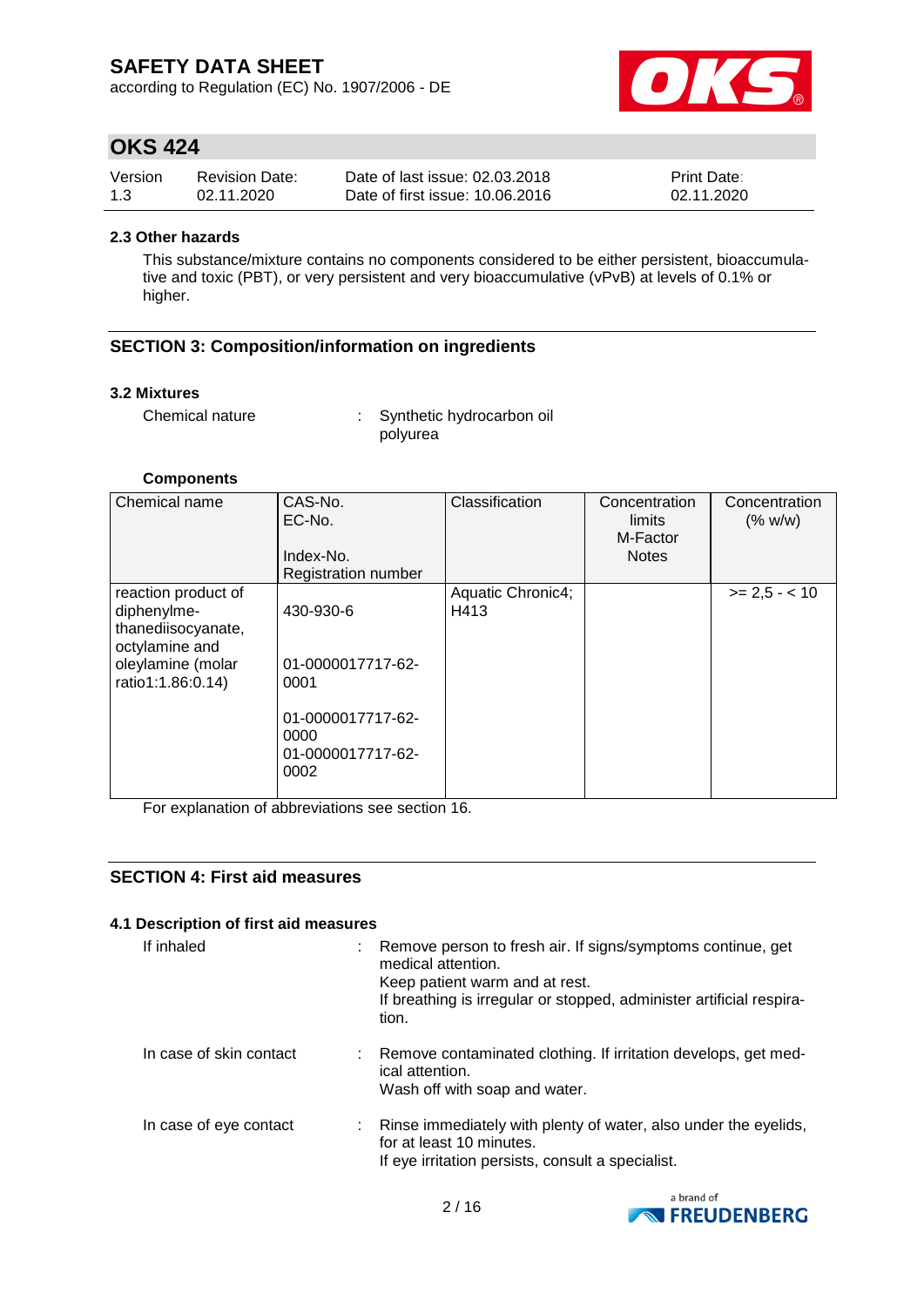according to Regulation (EC) No. 1907/2006 - DE



# **OKS 424**

| Version<br>1.3                                                                 | <b>Revision Date:</b><br>02.11.2020 |  | Date of last issue: 02.03.2018<br>Date of first issue: 10.06.2016               | <b>Print Date:</b><br>02.11.2020 |
|--------------------------------------------------------------------------------|-------------------------------------|--|---------------------------------------------------------------------------------|----------------------------------|
| If swallowed                                                                   |                                     |  | Move the victim to fresh air.<br>Do not induce vomiting without medical advice. |                                  |
| 4.2 Most important symptoms and effects, both acute and delayed<br>Symptoms    |                                     |  | No information available.                                                       |                                  |
| <b>Risks</b>                                                                   |                                     |  | : None known.                                                                   |                                  |
| 4.3 Indication of any immediate medical attention and special treatment needed |                                     |  |                                                                                 |                                  |
| Treatment                                                                      |                                     |  | No information available.                                                       |                                  |

### **SECTION 5: Firefighting measures**

| 5.1 Extinguishing media<br>Suitable extinguishing media                  | ÷ | Use water spray, alcohol-resistant foam, dry chemical or car-<br>bon dioxide.                                                                                           |
|--------------------------------------------------------------------------|---|-------------------------------------------------------------------------------------------------------------------------------------------------------------------------|
| Unsuitable extinguishing<br>media                                        |   | : High volume water jet                                                                                                                                                 |
| 5.2 Special hazards arising from the substance or mixture                |   |                                                                                                                                                                         |
| Specific hazards during fire- : Fire may cause evolution of:<br>fighting |   | Carbon oxides<br>Nitrogen oxides (NOx)                                                                                                                                  |
| 5.3 Advice for firefighters                                              |   |                                                                                                                                                                         |
| Special protective equipment :<br>for firefighters                       |   | In the event of fire, wear self-contained breathing apparatus.<br>Use personal protective equipment. Exposure to decomposi-<br>tion products may be a hazard to health. |
| Further information                                                      |   | Standard procedure for chemical fires.                                                                                                                                  |

### **SECTION 6: Accidental release measures**

### **6.1 Personal precautions, protective equipment and emergency procedures**

| Personal precautions |  | Evacuate personnel to safe areas.<br>Use the indicated respiratory protection if the occupational<br>exposure limit is exceeded and/or in case of product release<br>(dust).<br>Do not breathe vapours, aerosols.<br>Refer to protective measures listed in sections 7 and 8. |
|----------------------|--|-------------------------------------------------------------------------------------------------------------------------------------------------------------------------------------------------------------------------------------------------------------------------------|
|----------------------|--|-------------------------------------------------------------------------------------------------------------------------------------------------------------------------------------------------------------------------------------------------------------------------------|

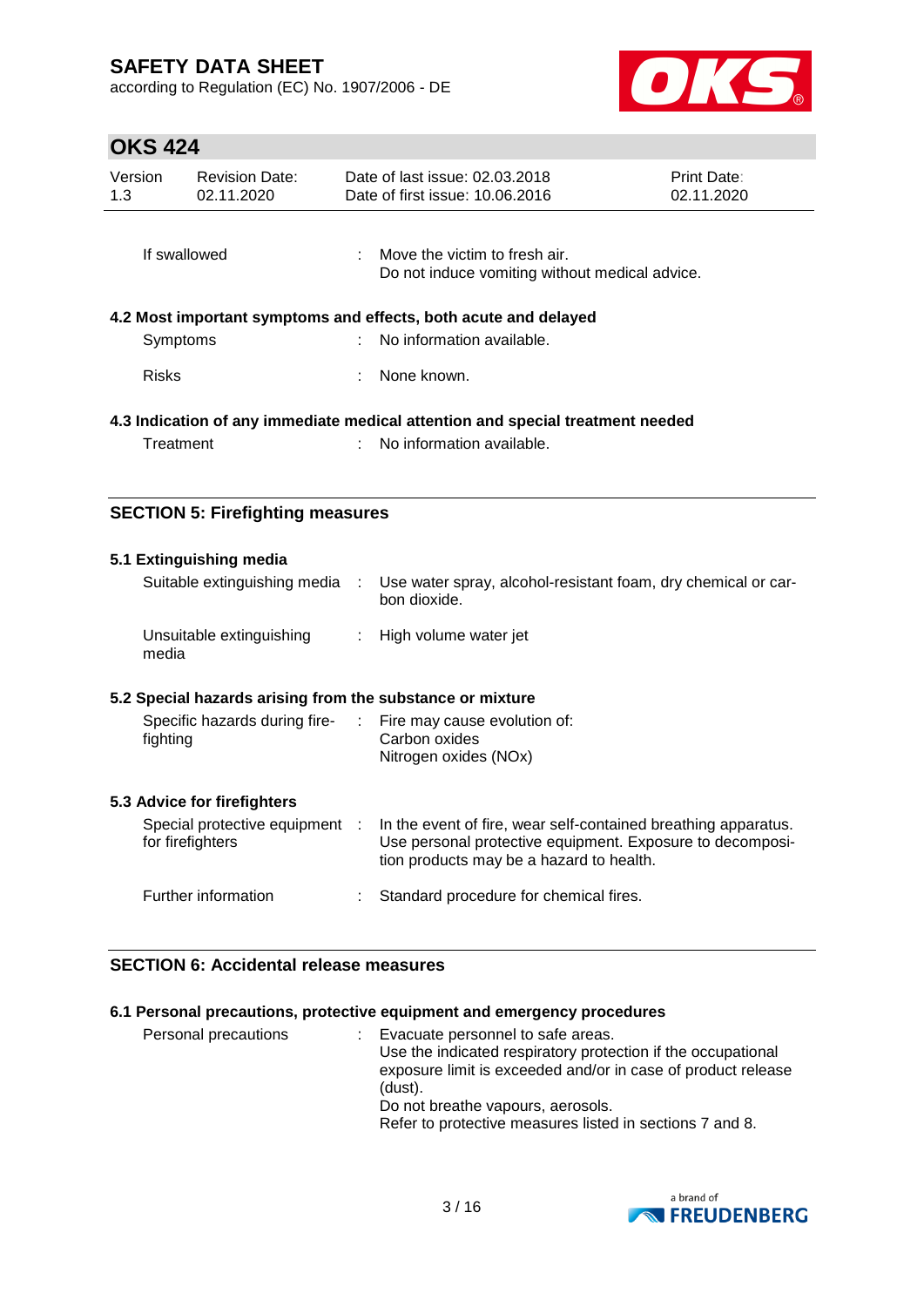according to Regulation (EC) No. 1907/2006 - DE



## **OKS 424**

| Version | <b>Revision Date:</b> | Date of last issue: 02.03.2018  | <b>Print Date:</b> |
|---------|-----------------------|---------------------------------|--------------------|
| 1.3     | 02.11.2020            | Date of first issue: 10.06.2016 | 02.11.2020         |

### **6.2 Environmental precautions**

| Environmental precautions | : Try to prevent the material from entering drains or water<br>courses.<br>Local authorities should be advised if significant spillages<br>cannot be contained. |
|---------------------------|-----------------------------------------------------------------------------------------------------------------------------------------------------------------|
|---------------------------|-----------------------------------------------------------------------------------------------------------------------------------------------------------------|

### **6.3 Methods and material for containment and cleaning up**

Methods for cleaning up : Clean up promptly by sweeping or vacuum. Keep in suitable, closed containers for disposal.

### **6.4 Reference to other sections**

For personal protection see section 8.

### **SECTION 7: Handling and storage**

| 7.1 Precautions for safe handling                                              |                                                                                                                                                                                                                                                                                                                                |  |  |  |
|--------------------------------------------------------------------------------|--------------------------------------------------------------------------------------------------------------------------------------------------------------------------------------------------------------------------------------------------------------------------------------------------------------------------------|--|--|--|
| Advice on safe handling<br>÷.                                                  | For personal protection see section 8.<br>Smoking, eating and drinking should be prohibited in the ap-<br>plication area.<br>Wash hands and face before breaks and immediately after<br>handling the product.                                                                                                                  |  |  |  |
| Hygiene measures                                                               | : Wash face, hands and any exposed skin thoroughly after<br>handling.                                                                                                                                                                                                                                                          |  |  |  |
| 7.2 Conditions for safe storage, including any incompatibilities               |                                                                                                                                                                                                                                                                                                                                |  |  |  |
| Requirements for storage<br>$\mathcal{L}^{\text{max}}$<br>areas and containers | Store in original container. Keep container closed when not in<br>use. Keep in a dry, cool and well-ventilated place. Containers<br>which are opened must be carefully resealed and kept upright<br>to prevent leakage. Store in accordance with the particular<br>national regulations. Keep in properly labelled containers. |  |  |  |
| Storage class (TRGS 510)                                                       | : 11, Combustible Solids                                                                                                                                                                                                                                                                                                       |  |  |  |
| 7.3 Specific end use(s)                                                        |                                                                                                                                                                                                                                                                                                                                |  |  |  |
| Specific use(s)                                                                | Specific instructions for handling, not required.                                                                                                                                                                                                                                                                              |  |  |  |

### **SECTION 8: Exposure controls/personal protection**

### **8.1 Control parameters**

Contains no substances with occupational exposure limit values.

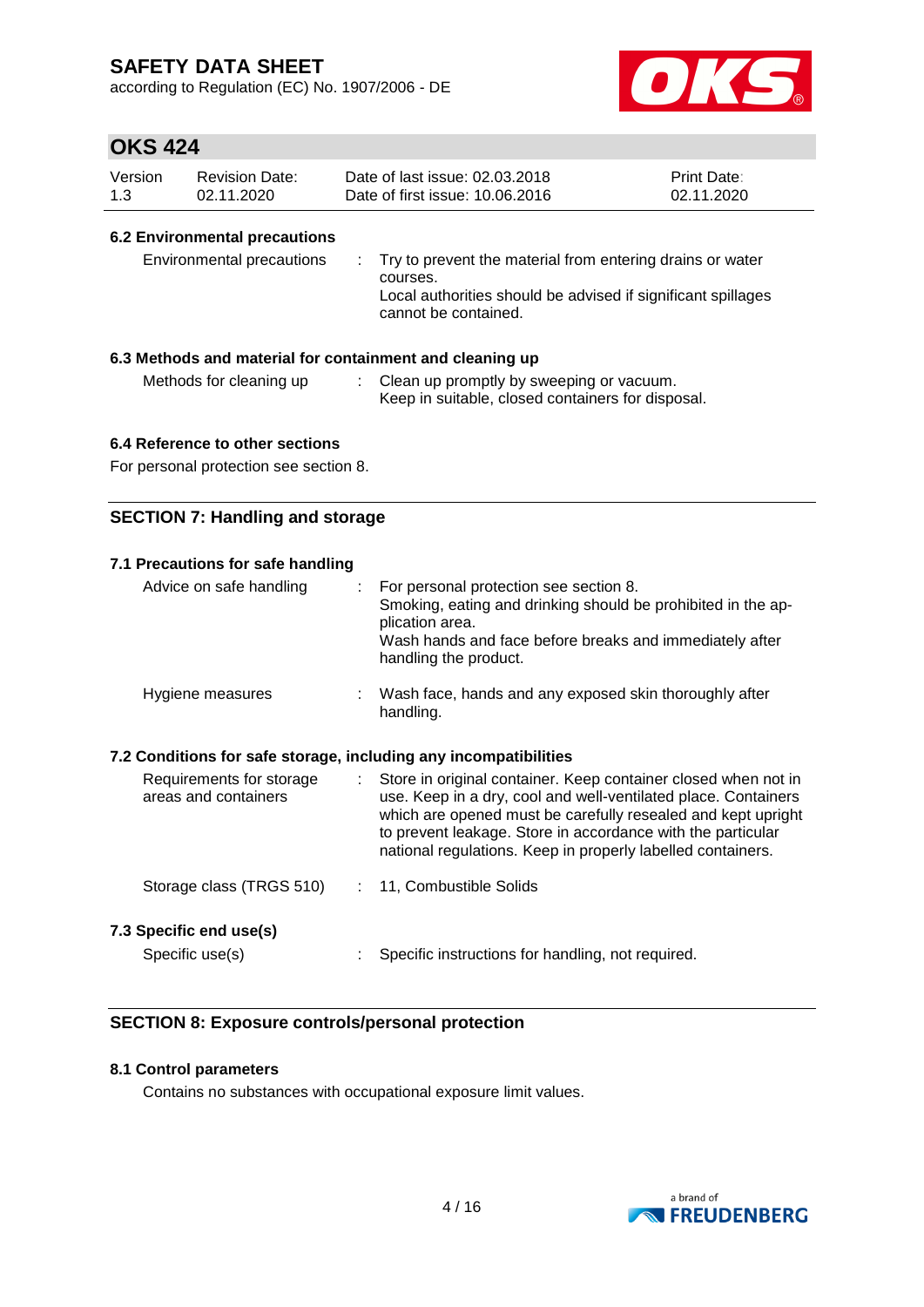according to Regulation (EC) No. 1907/2006 - DE



# **OKS 424**

| Version<br>1.3                                  | <b>Revision Date:</b><br>02.11.2020                                   |  | Date of last issue: 02.03.2018<br>Date of first issue: 10.06.2016                                                                                                                                                                                                                                                                                                            | <b>Print Date:</b><br>02.11.2020 |  |  |
|-------------------------------------------------|-----------------------------------------------------------------------|--|------------------------------------------------------------------------------------------------------------------------------------------------------------------------------------------------------------------------------------------------------------------------------------------------------------------------------------------------------------------------------|----------------------------------|--|--|
|                                                 | 8.2 Exposure controls                                                 |  |                                                                                                                                                                                                                                                                                                                                                                              |                                  |  |  |
| none                                            | <b>Engineering measures</b>                                           |  |                                                                                                                                                                                                                                                                                                                                                                              |                                  |  |  |
| Personal protective equipment<br>Eye protection |                                                                       |  | Tightly fitting safety goggles                                                                                                                                                                                                                                                                                                                                               |                                  |  |  |
|                                                 | Hand protection<br>Material<br>Break through time<br>Protective index |  | Nitrile rubber<br>$:$ > 10 min<br>$\therefore$ Class 1                                                                                                                                                                                                                                                                                                                       |                                  |  |  |
|                                                 | Remarks                                                               |  | For prolonged or repeated contact use protective gloves. The<br>break through time depends amongst other things on the<br>material, the thickness and the type of glove and therefore<br>has to be measured for each case.<br>The selected protective gloves have to satisfy the specifica-<br>tions of Regulation (EU) 2016/425 and the standard EN 374<br>derived from it. |                                  |  |  |

| Respiratory protection |  | Not required; except in case of aerosol formation. |
|------------------------|--|----------------------------------------------------|
|------------------------|--|----------------------------------------------------|

| Protective measures | : The type of protective equipment must be selected according<br>to the concentration and amount of the dangerous substance<br>at the specific workplace.<br>Choose body protection in relation to its type, to the concen- |
|---------------------|-----------------------------------------------------------------------------------------------------------------------------------------------------------------------------------------------------------------------------|
|                     | tration and amount of dangerous substances, and to the spe-<br>cific work-place.                                                                                                                                            |

### **SECTION 9: Physical and chemical properties**

Filter type  $\qquad \qquad : \qquad$  Filter type P

### **9.1 Information on basic physical and chemical properties**

| Appearance          |   | paste             |
|---------------------|---|-------------------|
| Colour              | ÷ | beige             |
| Odour               |   | characteristic    |
| Odour Threshold     |   | No data available |
|                     |   |                   |
| рH                  |   | Not applicable    |
| Melting point/range |   | No data available |

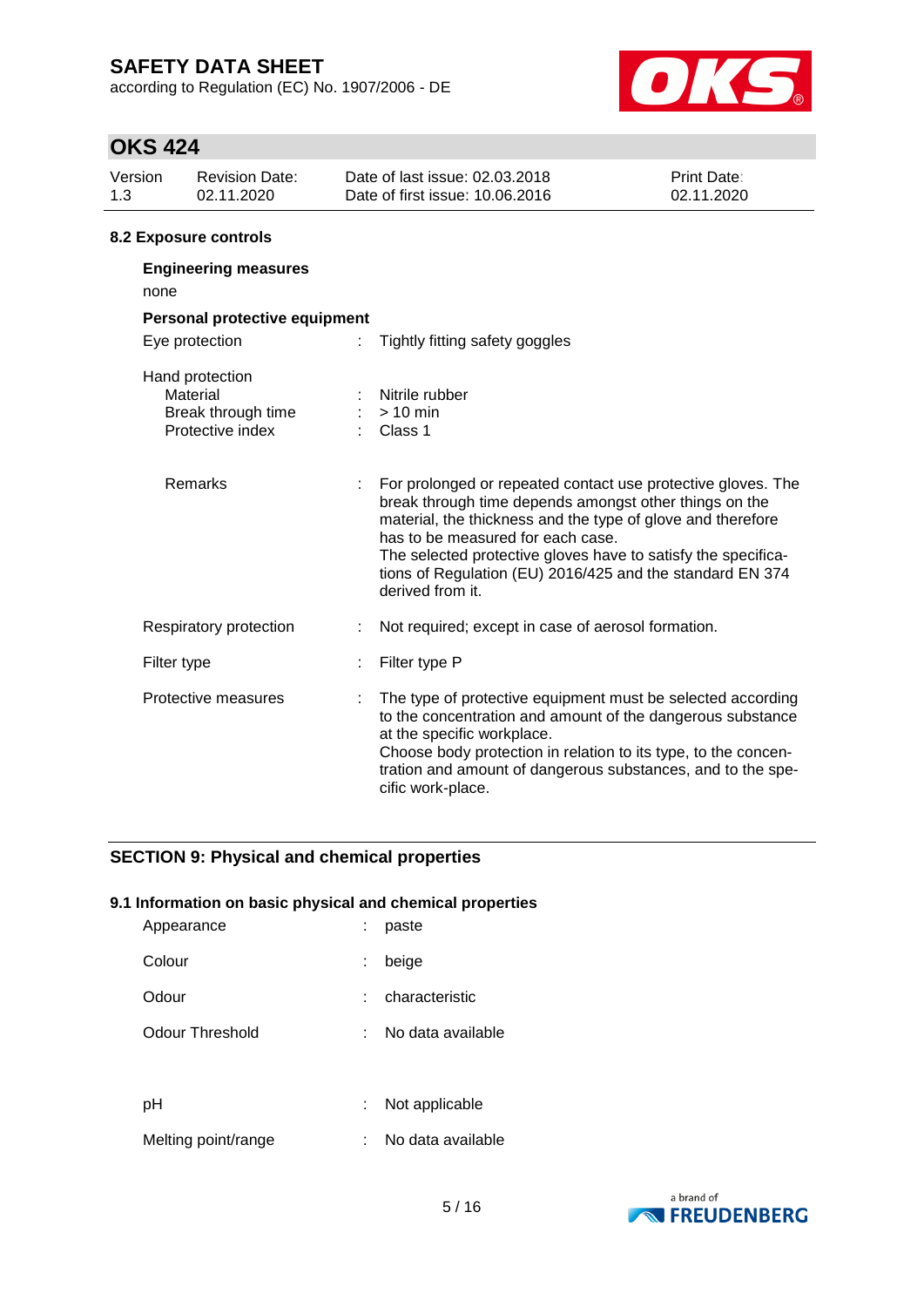according to Regulation (EC) No. 1907/2006 - DE



# **OKS 424**

| Version<br>1.3 |                     | <b>Revision Date:</b><br>02.11.2020                 |   | Date of last issue: 02.03.2018<br>Date of first issue: 10.06.2016    | Print Date:<br>02.11.2020 |
|----------------|---------------------|-----------------------------------------------------|---|----------------------------------------------------------------------|---------------------------|
|                |                     | Boiling point/boiling range                         | ÷ | No data available                                                    |                           |
|                | Flash point         |                                                     |   | Not applicable                                                       |                           |
|                |                     | Evaporation rate                                    |   | No data available                                                    |                           |
|                |                     | Flammability (solid, gas)                           | ÷ | <b>Combustible Solids</b>                                            |                           |
|                |                     | Upper explosion limit / Upper<br>flammability limit | ÷ | No data available                                                    |                           |
|                |                     | Lower explosion limit / Lower<br>flammability limit | ÷ | No data available                                                    |                           |
|                |                     | Vapour pressure                                     |   | $<$ 0,001 hPa (20 °C)                                                |                           |
|                |                     | Relative vapour density                             |   | No data available                                                    |                           |
|                |                     | Relative density                                    | ÷ | 0,85(20 °C)<br>Reference substance: Water<br>The value is calculated |                           |
|                | Density             |                                                     |   | $0,85$ g/cm3<br>(20 °C)                                              |                           |
|                | <b>Bulk density</b> |                                                     |   | No data available                                                    |                           |
|                | Solubility(ies)     | Water solubility                                    |   | insoluble                                                            |                           |
|                |                     | Solubility in other solvents                        | ÷ | No data available                                                    |                           |
|                | octanol/water       | Partition coefficient: n-                           |   | No data available                                                    |                           |
|                |                     | Auto-ignition temperature                           |   | No data available                                                    |                           |
|                |                     | Decomposition temperature                           |   | No data available                                                    |                           |
|                | Viscosity           | Viscosity, dynamic                                  |   | No data available                                                    |                           |
|                |                     | Viscosity, kinematic                                | ÷ | No data available                                                    |                           |
|                |                     | <b>Explosive properties</b>                         |   | Not explosive                                                        |                           |
|                |                     | Oxidizing properties                                |   | No data available                                                    |                           |
|                |                     | 9.2 Other information                               |   |                                                                      |                           |
|                |                     | Sublimation point                                   |   | No data available                                                    |                           |
|                | Self-ignition       |                                                     |   | No data available                                                    |                           |

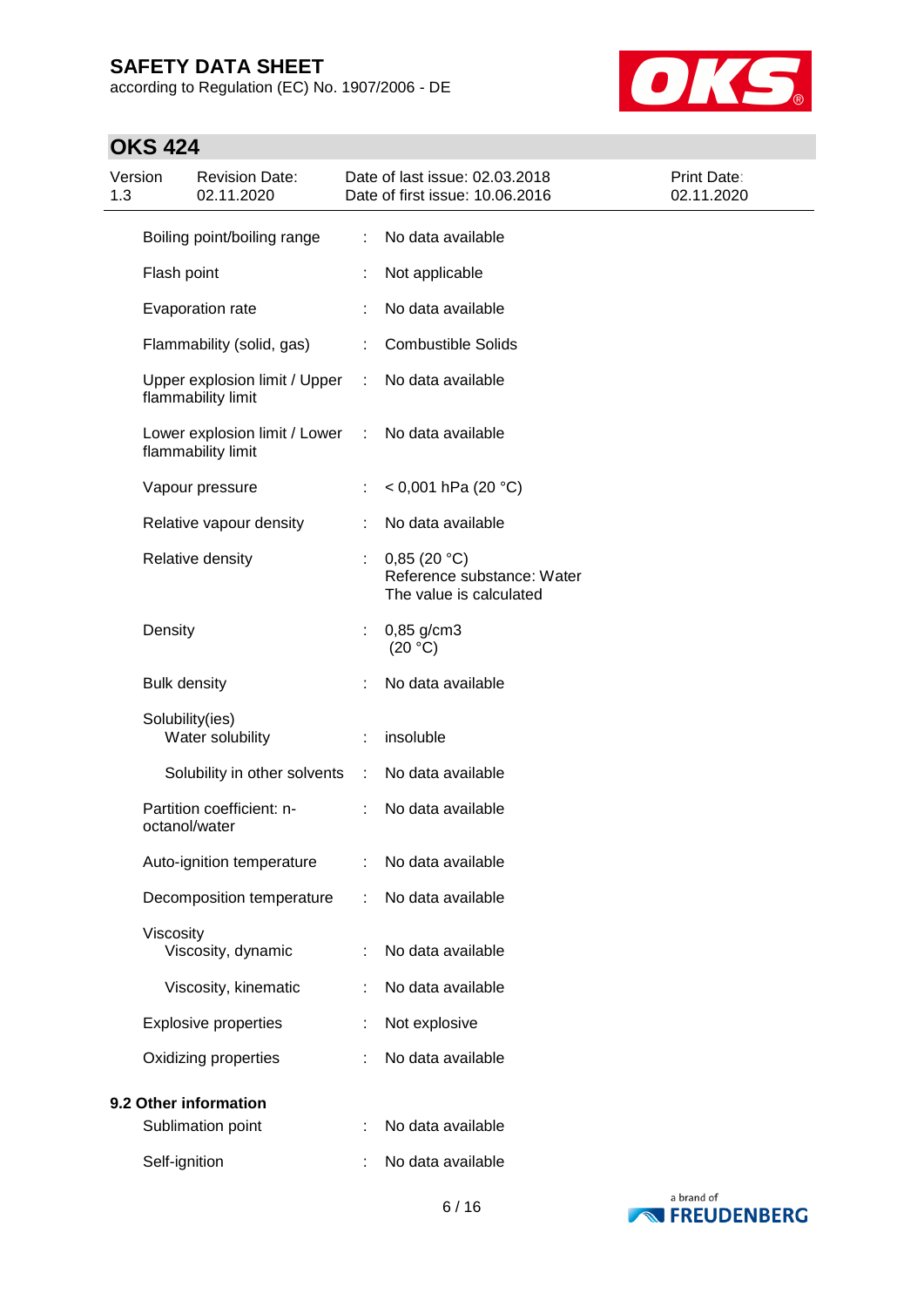according to Regulation (EC) No. 1907/2006 - DE



# **OKS 424**

| Version | Revision Date: | Date of last issue: 02.03.2018  | <b>Print Date:</b> |
|---------|----------------|---------------------------------|--------------------|
| 1.3     | 02.11.2020     | Date of first issue: 10.06.2016 | 02.11.2020         |

### **SECTION 10: Stability and reactivity**

#### **10.1 Reactivity**

No hazards to be specially mentioned.

#### **10.2 Chemical stability**

Stable under normal conditions.

### **10.3 Possibility of hazardous reactions**

| Hazardous reactions |  |  | No dangerous reaction known under conditions of normal use. |
|---------------------|--|--|-------------------------------------------------------------|
|---------------------|--|--|-------------------------------------------------------------|

#### **10.4 Conditions to avoid**

Conditions to avoid : No conditions to be specially mentioned.

#### **10.5 Incompatible materials**

Materials to avoid : No materials to be especially mentioned.

### **10.6 Hazardous decomposition products**

No decomposition if stored and applied as directed.

### **SECTION 11: Toxicological information**

#### **11.1 Information on toxicological effects**

#### **Acute toxicity**

#### **Product:**

Acute inhalation toxicity : Remarks: This information is not available.

#### **Components:**

#### **reaction product of diphenylmethanediisocyanate, octylamine and oleylamine (molar ratio1:1.86:0.14):**  $AD = (D + h)$ : 0.000

| Acute oral toxicity   | $LD50$ (Rat): $> 2.000$ mg/kg<br>Method: Directive 67/548/EEC, Annex V, B.1.<br>GLP: yes |
|-----------------------|------------------------------------------------------------------------------------------|
| Acute dermal toxicity | : LD50 (Rat): $> 2.000$ mg/kg<br>Method: OECD Test Guideline 402<br>GLP: yes             |

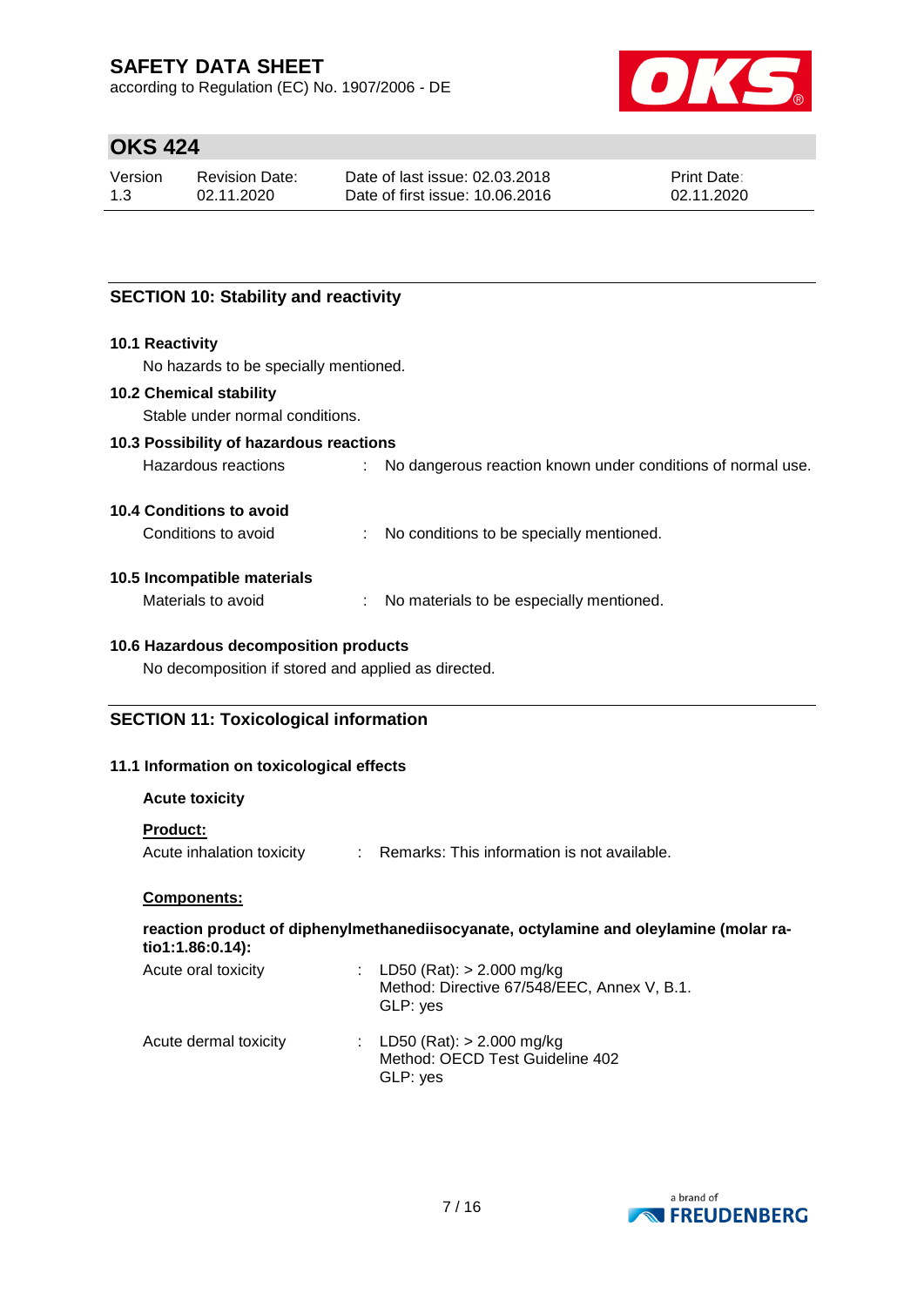according to Regulation (EC) No. 1907/2006 - DE



## **OKS 424**

| Version | <b>Revision Date:</b> | Date of last issue: 02.03.2018  | <b>Print Date:</b> |
|---------|-----------------------|---------------------------------|--------------------|
| 1.3     | 02.11.2020            | Date of first issue: 10.06.2016 | 02.11.2020         |
|         | .                     |                                 |                    |

#### **Skin corrosion/irritation**

### **Product:**

Remarks : This information is not available.

### **Components:**

**reaction product of diphenylmethanediisocyanate, octylamine and oleylamine (molar ratio1:1.86:0.14):**

| <b>Species</b> | : Rabbit                  |
|----------------|---------------------------|
| Assessment     | : No skin irritation      |
| Method         | : OECD Test Guideline 404 |
| Result         | : No skin irritation      |
| GI P           | : yes                     |
|                |                           |

#### **Serious eye damage/eye irritation**

#### **Product:**

Remarks : This information is not available.

#### **Components:**

**reaction product of diphenylmethanediisocyanate, octylamine and oleylamine (molar ratio1:1.86:0.14):**

| <b>Species</b> | : Rabbit                  |
|----------------|---------------------------|
| Assessment     | : No eye irritation       |
| Method         | : OECD Test Guideline 405 |
| Result         | : No eye irritation       |
| GLP            | ves                       |

#### **Respiratory or skin sensitisation**

### **Product:**

Remarks : This information is not available.

#### **Components:**

**reaction product of diphenylmethanediisocyanate, octylamine and oleylamine (molar ratio1:1.86:0.14):**

| Test Type      | : Maximisation Test                  |
|----------------|--------------------------------------|
| <b>Species</b> | $\therefore$ Guinea pig              |
| Method         | : OECD Test Guideline 406            |
| Result         | : Does not cause skin sensitisation. |
| GLP            | : yes                                |

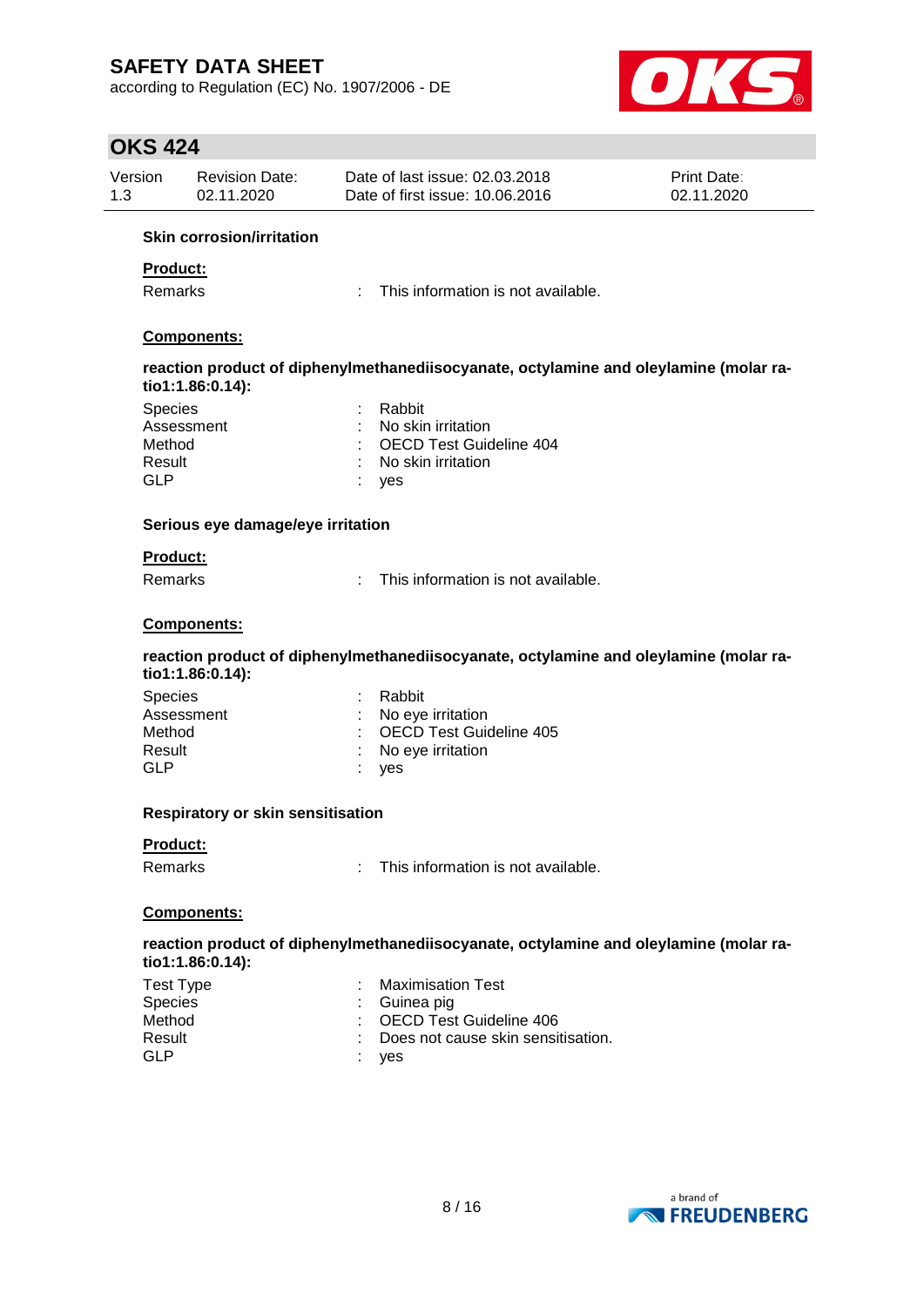according to Regulation (EC) No. 1907/2006 - DE



# **OKS 424**

| Version<br>1.3                    | <b>Revision Date:</b><br>02.11.2020 |                           | Date of last issue: 02.03.2018<br>Date of first issue: 10.06.2016                               | <b>Print Date:</b><br>02.11.2020 |
|-----------------------------------|-------------------------------------|---------------------------|-------------------------------------------------------------------------------------------------|----------------------------------|
|                                   | <b>Germ cell mutagenicity</b>       |                           |                                                                                                 |                                  |
| <b>Product:</b>                   | Genotoxicity in vitro               |                           | : Remarks: No data available                                                                    |                                  |
|                                   | Genotoxicity in vivo                |                           | : Remarks: No data available                                                                    |                                  |
|                                   | Components:                         |                           |                                                                                                 |                                  |
|                                   | tio1:1.86:0.14):                    |                           | reaction product of diphenylmethanediisocyanate, octylamine and oleylamine (molar ra-           |                                  |
|                                   | Genotoxicity in vitro               | $\mathbb{R}^{\mathbb{Z}}$ | Test Type: Chromosome aberration test in vitro<br>Result: negative                              |                                  |
|                                   | Carcinogenicity                     |                           |                                                                                                 |                                  |
| Product:<br><b>Remarks</b>        |                                     |                           | No data available                                                                               |                                  |
|                                   | <b>Reproductive toxicity</b>        |                           |                                                                                                 |                                  |
| <b>Product:</b>                   | Effects on fertility                | ÷.                        | Remarks: No data available                                                                      |                                  |
| ment                              | Effects on foetal develop-          |                           | : Remarks: No data available                                                                    |                                  |
|                                   | <b>Repeated dose toxicity</b>       |                           |                                                                                                 |                                  |
| <b>Product:</b><br><b>Remarks</b> |                                     | ÷                         | This information is not available.                                                              |                                  |
|                                   | <b>Aspiration toxicity</b>          |                           |                                                                                                 |                                  |
| Product:                          | This information is not available.  |                           |                                                                                                 |                                  |
|                                   | <b>Further information</b>          |                           |                                                                                                 |                                  |
| Product:<br>Remarks               |                                     |                           | Information given is based on data on the components and<br>the toxicology of similar products. |                                  |

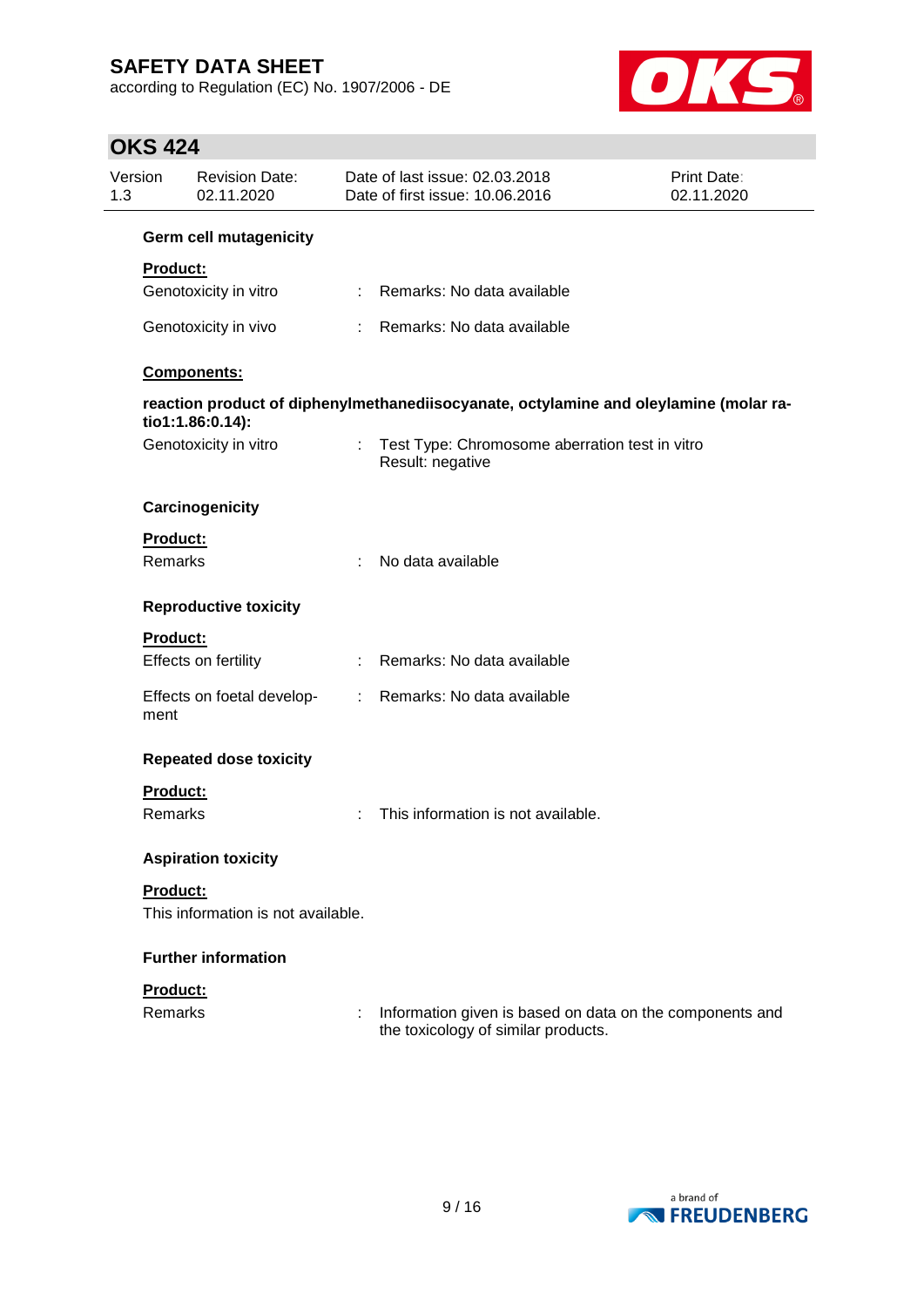according to Regulation (EC) No. 1907/2006 - DE



# **OKS 424**

| Version | <b>Revision Date:</b> | Date of last issue: 02.03.2018  | <b>Print Date:</b> |
|---------|-----------------------|---------------------------------|--------------------|
| 1.3     | 02.11.2020            | Date of first issue: 10.06.2016 | 02.11.2020         |

### **SECTION 12: Ecological information**

### **12.1 Toxicity**

| <b>Product:</b>                                                                     |    |                            |
|-------------------------------------------------------------------------------------|----|----------------------------|
| Toxicity to fish                                                                    | t. | Remarks: No data available |
| Toxicity to daphnia and other : Remarks: No data available<br>aquatic invertebrates |    |                            |
| Toxicity to algae/aquatic<br>plants                                                 |    | Remarks: No data available |
| Toxicity to microorganisms                                                          | ÷  | Remarks: No data available |

#### **Components:**

| tio1:1.86:0.14):                    | reaction product of diphenylmethanediisocyanate, octylamine and oleylamine (molar ra-                                                                                            |
|-------------------------------------|----------------------------------------------------------------------------------------------------------------------------------------------------------------------------------|
| Toxicity to fish                    | : LC50 (Danio rerio (zebra fish)): $> 100$ mg/l<br>Exposure time: 96 h<br>Test Type: static test<br>Method: OECD Test Guideline 203<br>GLP: yes                                  |
| aquatic invertebrates               | Toxicity to daphnia and other : EC50 (Daphnia magna (Water flea)): > 100 mg/l<br>Exposure time: 48 h<br>Test Type: Immobilization<br>Method: OECD Test Guideline 202<br>GLP: yes |
| Toxicity to algae/aquatic<br>plants | : EC50 (Desmodesmus subspicatus (green algae)): > 100 mg/l<br>Exposure time: 72 h<br>Test Type: Growth inhibition<br>Method: OECD Test Guideline 201<br>GLP: yes                 |
| Toxicity to microorganisms          | $\therefore$ EC50 (Bacteria): > 1.000 mg/l<br>Exposure time: 3 h<br>Test Type: Respiration inhibition<br>Method: OECD Test Guideline 209<br>GLP: yes                             |

### **12.2 Persistence and degradability**

#### **Product:**

| Biodegradability                                                | Remarks: No data available |
|-----------------------------------------------------------------|----------------------------|
| Physico-chemical removabil- : Remarks: No data available<br>itv |                            |

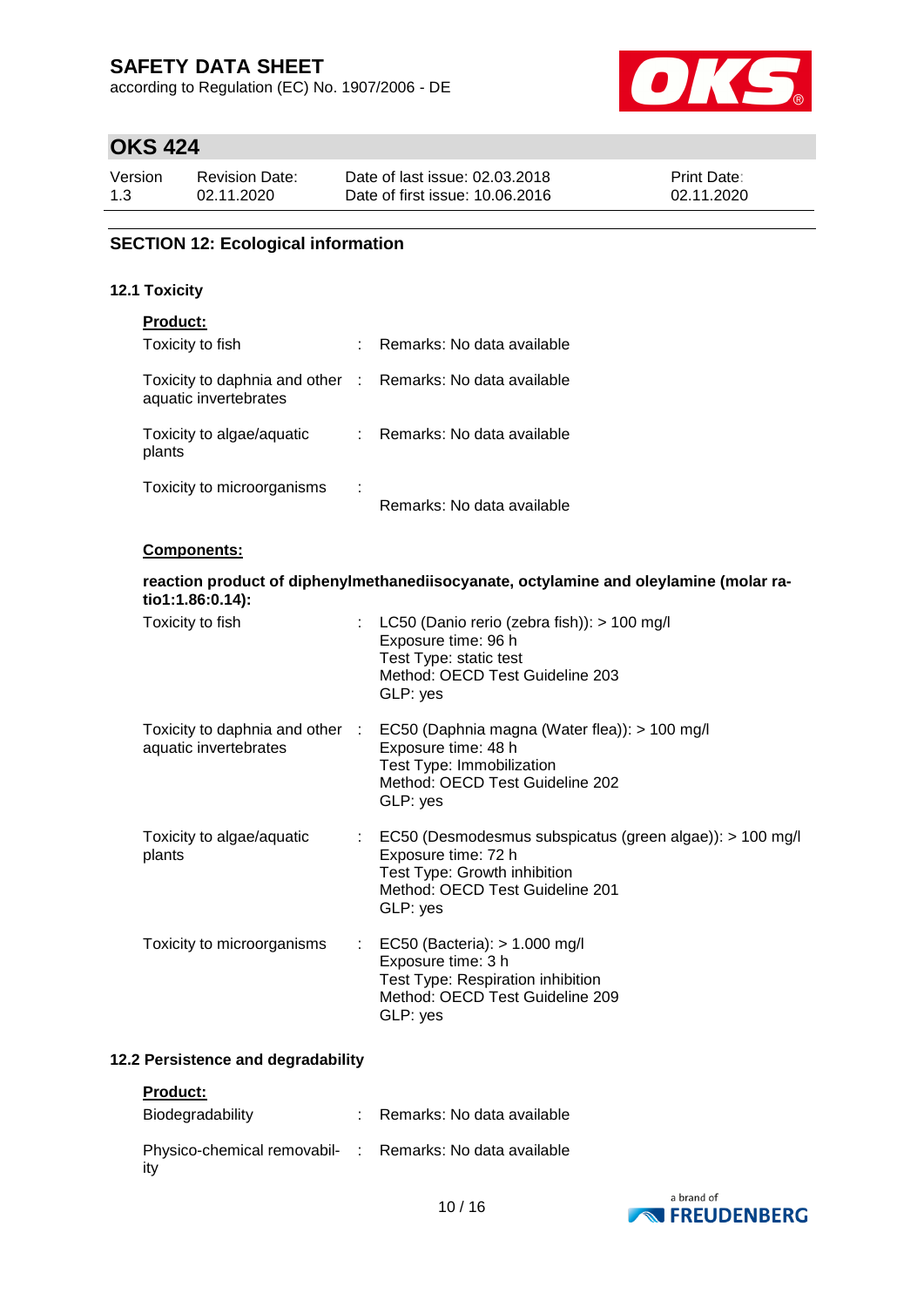according to Regulation (EC) No. 1907/2006 - DE



# **OKS 424**

| Version | Revision Date: | Date of last issue: 02.03.2018  | <b>Print Date:</b> |
|---------|----------------|---------------------------------|--------------------|
| 1.3     | 02.11.2020     | Date of first issue: 10.06.2016 | 02.11.2020         |

### **Components:**

**reaction product of diphenylmethanediisocyanate, octylamine and oleylamine (molar ratio1:1.86:0.14):**

| Biodegradability | : Test Type: Primary biodegradation |
|------------------|-------------------------------------|
|                  | Inoculum: activated sludge          |
|                  | Result: Not rapidly biodegradable   |
|                  | Biodegradation: 10 %                |
|                  | Exposure time: 28 d                 |
|                  | Method: OECD Test Guideline 301F    |
|                  | GLP: yes                            |

#### **12.3 Bioaccumulative potential**

|  |  |  | Product: |
|--|--|--|----------|
|  |  |  |          |

| <b>Bioaccumulation</b> | Remarks: This mixture contains no substance considered to<br>be persistent, bioaccumulating and toxic (PBT).<br>This mixture contains no substance considered to be very<br>persistent and very bioaccumulating (vPvB). |
|------------------------|-------------------------------------------------------------------------------------------------------------------------------------------------------------------------------------------------------------------------|
|                        |                                                                                                                                                                                                                         |

### **Components:**

**reaction product of diphenylmethanediisocyanate, octylamine and oleylamine (molar ratio1:1.86:0.14):**

| Partition coefficient: n- | : $log Pow: > 6$ |
|---------------------------|------------------|
| octanol/water             |                  |

#### **12.4 Mobility in soil**

| <b>Product:</b> |  |
|-----------------|--|
|-----------------|--|

| Mobility                                                                        | : Remarks: No data available |
|---------------------------------------------------------------------------------|------------------------------|
| Distribution among environ- : Remarks: No data available<br>mental compartments |                              |

#### **12.5 Results of PBT and vPvB assessment**

#### **Product:**

| Assessment | : This substance/mixture contains no components considered   |
|------------|--------------------------------------------------------------|
|            | to be either persistent, bioaccumulative and toxic (PBT), or |
|            | very persistent and very bioaccumulative (vPvB) at levels of |
|            | $0.1\%$ or higher                                            |

### **12.6 Other adverse effects**

### **Product:**

| Additional ecological infor- | No information on ecology is available. |
|------------------------------|-----------------------------------------|
| mation                       |                                         |

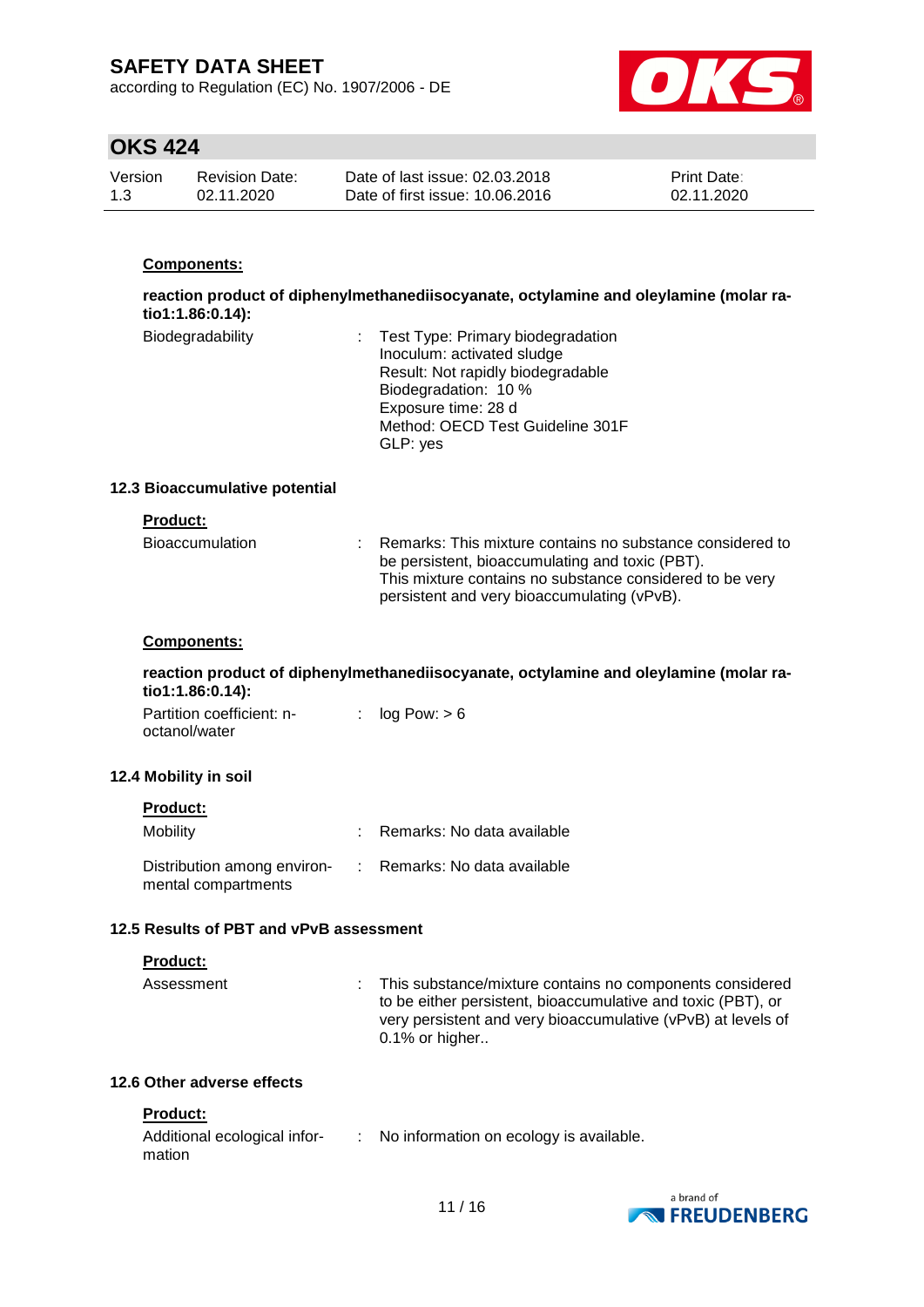according to Regulation (EC) No. 1907/2006 - DE



# **OKS 424**

| Version | <b>Revision Date:</b> | Date of last issue: 02.03.2018  | <b>Print Date:</b> |
|---------|-----------------------|---------------------------------|--------------------|
| 1.3     | 02.11.2020            | Date of first issue: 10.06.2016 | 02.11.2020         |

### **SECTION 13: Disposal considerations**

| 13.1 Waste treatment methods |   |                                                                                                                                                                        |
|------------------------------|---|------------------------------------------------------------------------------------------------------------------------------------------------------------------------|
| Product                      | t | The product should not be allowed to enter drains, water<br>courses or the soil.                                                                                       |
|                              |   | Waste codes should be assigned by the user based on the<br>application for which the product was used.                                                                 |
| Contaminated packaging       |   | Packaging that is not properly emptied must be disposed of as<br>the unused product.<br>Dispose of waste product or used containers according to<br>local regulations. |
|                              |   | The following Waste Codes are only suggestions:                                                                                                                        |
| Waste Code                   |   | used product, unused product<br>12 01 12*, spent waxes and fats                                                                                                        |
|                              |   | uncleaned packagings<br>15 01 10, packaging containing residues of or contaminated<br>by hazardous substances                                                          |

# **SECTION 14: Transport information**

### **14.1 UN number**

|            | <b>ADN</b>                      | Not regulated as a dangerous good |
|------------|---------------------------------|-----------------------------------|
|            | <b>ADR</b>                      | Not regulated as a dangerous good |
| <b>RID</b> |                                 | Not regulated as a dangerous good |
|            | <b>IMDG</b>                     | Not regulated as a dangerous good |
|            | <b>IATA</b>                     | Not regulated as a dangerous good |
|            | 14.2 UN proper shipping name    |                                   |
|            | <b>ADN</b>                      | Not regulated as a dangerous good |
|            | <b>ADR</b>                      | Not regulated as a dangerous good |
| <b>RID</b> |                                 | Not regulated as a dangerous good |
|            | <b>IMDG</b>                     | Not regulated as a dangerous good |
|            | IATA                            | Not regulated as a dangerous good |
|            | 14.3 Transport hazard class(es) |                                   |
|            | <b>ADN</b>                      | Not regulated as a dangerous good |

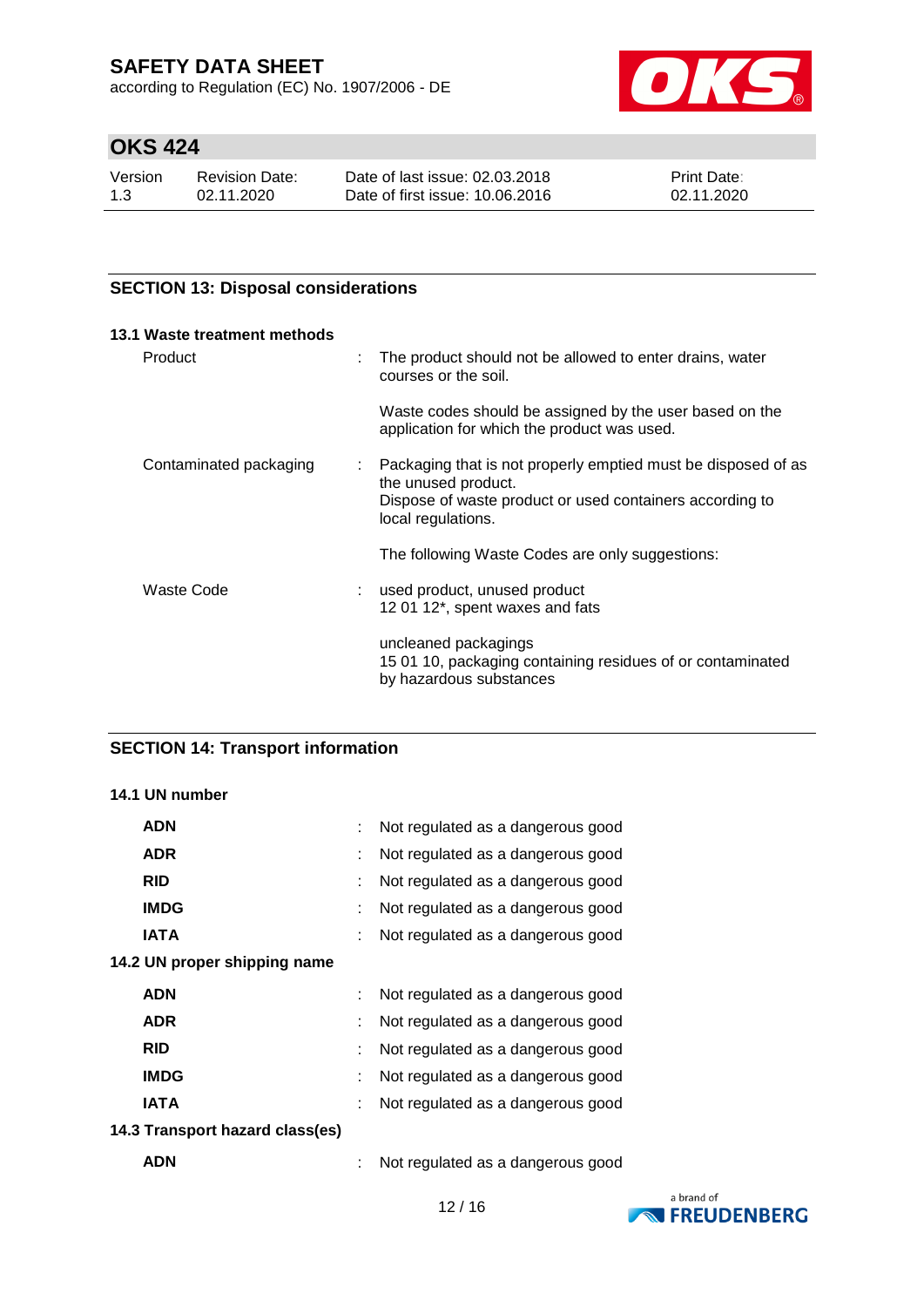according to Regulation (EC) No. 1907/2006 - DE



# **OKS 424**

| Version<br>1.3                    |             | <b>Revision Date:</b><br>02.11.2020 |   | Date of last issue: 02.03.2018<br>Date of first issue: 10.06.2016 | Print Date:<br>02.11.2020 |
|-----------------------------------|-------------|-------------------------------------|---|-------------------------------------------------------------------|---------------------------|
|                                   |             |                                     |   |                                                                   |                           |
|                                   | <b>ADR</b>  |                                     | ÷ | Not regulated as a dangerous good                                 |                           |
|                                   | <b>RID</b>  |                                     |   | Not regulated as a dangerous good                                 |                           |
|                                   | <b>IMDG</b> |                                     |   | Not regulated as a dangerous good                                 |                           |
|                                   | <b>IATA</b> |                                     |   | Not regulated as a dangerous good                                 |                           |
|                                   |             | 14.4 Packing group                  |   |                                                                   |                           |
|                                   | <b>ADN</b>  |                                     |   | Not regulated as a dangerous good                                 |                           |
|                                   | <b>ADR</b>  |                                     |   | Not regulated as a dangerous good                                 |                           |
|                                   | <b>RID</b>  |                                     |   | Not regulated as a dangerous good                                 |                           |
|                                   | <b>IMDG</b> |                                     |   | Not regulated as a dangerous good                                 |                           |
|                                   |             | <b>IATA (Cargo)</b>                 |   | Not regulated as a dangerous good                                 |                           |
|                                   |             | <b>IATA (Passenger)</b>             |   | Not regulated as a dangerous good                                 |                           |
| <b>14.5 Environmental hazards</b> |             |                                     |   |                                                                   |                           |
|                                   | <b>ADN</b>  |                                     |   | Not regulated as a dangerous good                                 |                           |
|                                   | <b>ADR</b>  |                                     |   | Not regulated as a dangerous good                                 |                           |
|                                   | <b>RID</b>  |                                     |   | Not regulated as a dangerous good                                 |                           |
|                                   | <b>IMDG</b> |                                     |   | Not regulated as a dangerous good                                 |                           |
|                                   |             | <b>IATA (Passenger)</b>             |   | Not regulated as a dangerous good                                 |                           |
|                                   |             | <b>IATA (Cargo)</b>                 |   | Not regulated as a dangerous good                                 |                           |
|                                   |             | 14.6 Special precautions for user   |   |                                                                   |                           |

Not applicable

### **14.7 Transport in bulk according to Annex II of Marpol and the IBC Code**

Remarks : Not applicable for product as supplied.

### **SECTION 15: Regulatory information**

#### **15.1 Safety, health and environmental regulations/legislation specific for the substance or mixture**

| REACH - Candidate List of Substances of Very High<br>Concern for Authorisation (Article 59). | : This product does not contain sub-<br>stances of very high concern (Regu-<br>lation (EC) No 1907/2006 (REACH),<br>Article 57). |
|----------------------------------------------------------------------------------------------|----------------------------------------------------------------------------------------------------------------------------------|
| REACH - List of substances subject to authorisation<br>(Annex XIV)                           | Not applicable                                                                                                                   |
| Regulation (EC) No 1005/2009 on substances that de-<br>plete the ozone layer                 | Not applicable                                                                                                                   |
| Regulation (EU) 2019/1021 on persistent organic pollu-<br>tants (recast)                     | Not applicable                                                                                                                   |

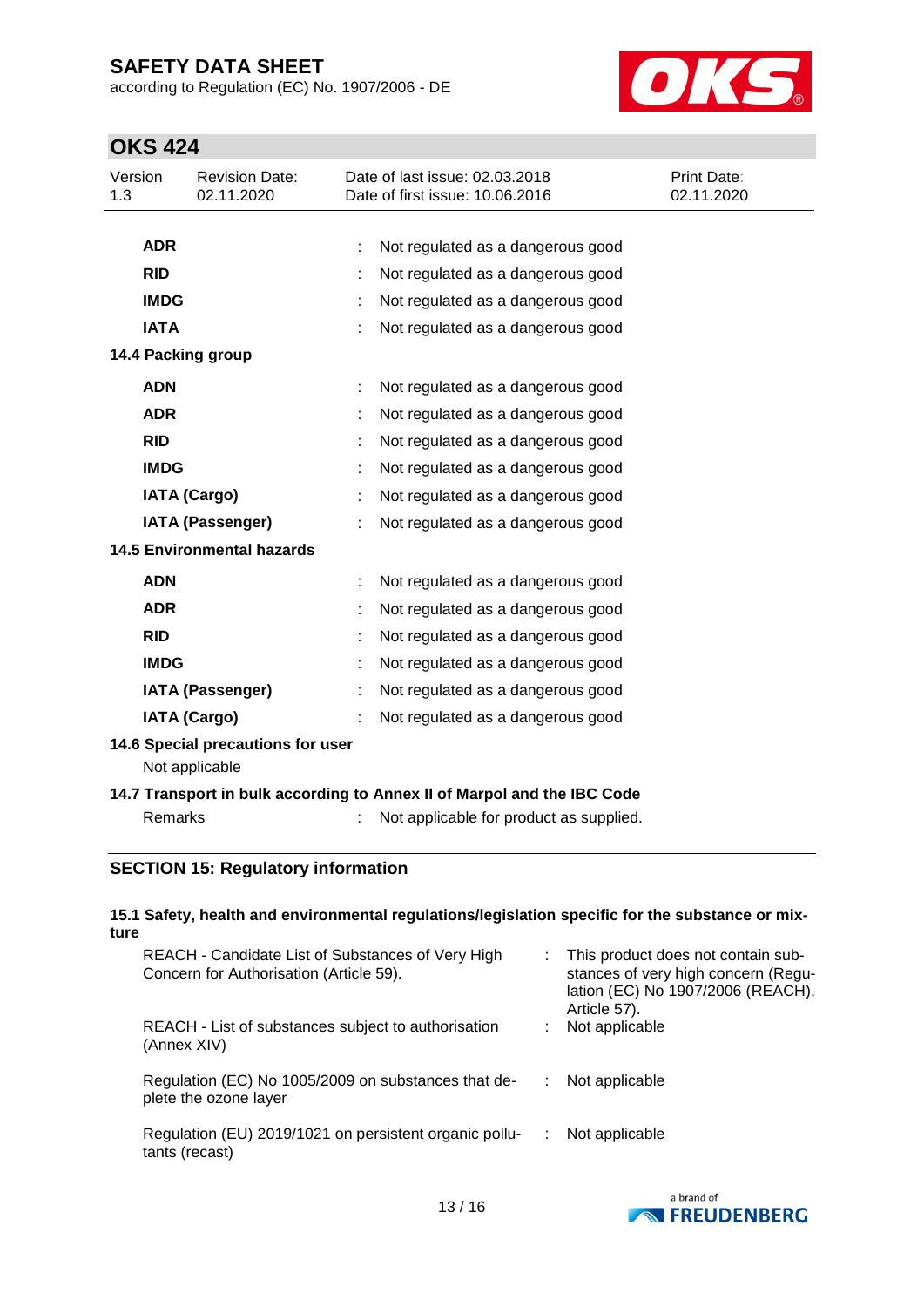**OKS 424**

according to Regulation (EC) No. 1907/2006 - DE



| Version<br>1.3 | <b>Revision Date:</b><br>02.11.2020                                                                                                                  |   | Date of last issue: 02.03.2018<br>Date of first issue: 10.06.2016                                                                                                       | <b>Print Date:</b><br>02.11.2020                                                                                  |
|----------------|------------------------------------------------------------------------------------------------------------------------------------------------------|---|-------------------------------------------------------------------------------------------------------------------------------------------------------------------------|-------------------------------------------------------------------------------------------------------------------|
|                | Regulation (EC) No 649/2012 of the European Parlia-<br>ment and the Council concerning the export and import<br>of dangerous chemicals               |   | ÷                                                                                                                                                                       | Not applicable                                                                                                    |
|                | REACH - Restrictions on the manufacture, placing on<br>the market and use of certain dangerous substances,<br>preparations and articles (Annex XVII) |   | ÷                                                                                                                                                                       | Not applicable                                                                                                    |
|                | major-accident hazards involving dangerous substances.                                                                                               |   | Not applicable                                                                                                                                                          | Seveso III: Directive 2012/18/EU of the European Parliament and of the Council on the control of                  |
|                | Water contaminating class<br>(Germany)                                                                                                               |   | WGK 1 slightly hazardous to water<br>Classification according to AwSV, Annex 1 (5.2)                                                                                    |                                                                                                                   |
|                | TA Luft List (Germany)                                                                                                                               | ÷ | Total dust:<br>others: 9,77 %                                                                                                                                           |                                                                                                                   |
|                |                                                                                                                                                      |   | Inorganic substances in powdered form:<br>Not applicable<br>Inorganic substances in vapour or gaseous form:<br>Not applicable<br>Organic Substances:<br>others: 90,23 % |                                                                                                                   |
|                |                                                                                                                                                      |   | Carcinogenic substances:<br>Not applicable<br>Mutagenic:<br>Not applicable<br>Toxic to reproduction:<br>Not applicable                                                  |                                                                                                                   |
|                | Volatile organic compounds                                                                                                                           | ÷ | Not applicable                                                                                                                                                          | Directive 2010/75/EU of 24 November 2010 on industrial<br>emissions (integrated pollution prevention and control) |

#### **15.2 Chemical safety assessment**

This information is not available.

### **SECTION 16: Other information**

|  | <b>Full text of H-Statements</b> |
|--|----------------------------------|
|--|----------------------------------|

H413 : May cause long lasting harmful effects to aquatic life.

**Full text of other abbreviations**

ADN - European Agreement concerning the International Carriage of Dangerous Goods by Inland Waterways; ADR - European Agreement concerning the International Carriage of Dangerous Goods by Road; AICS - Australian Inventory of Chemical Substances; ASTM - American Society

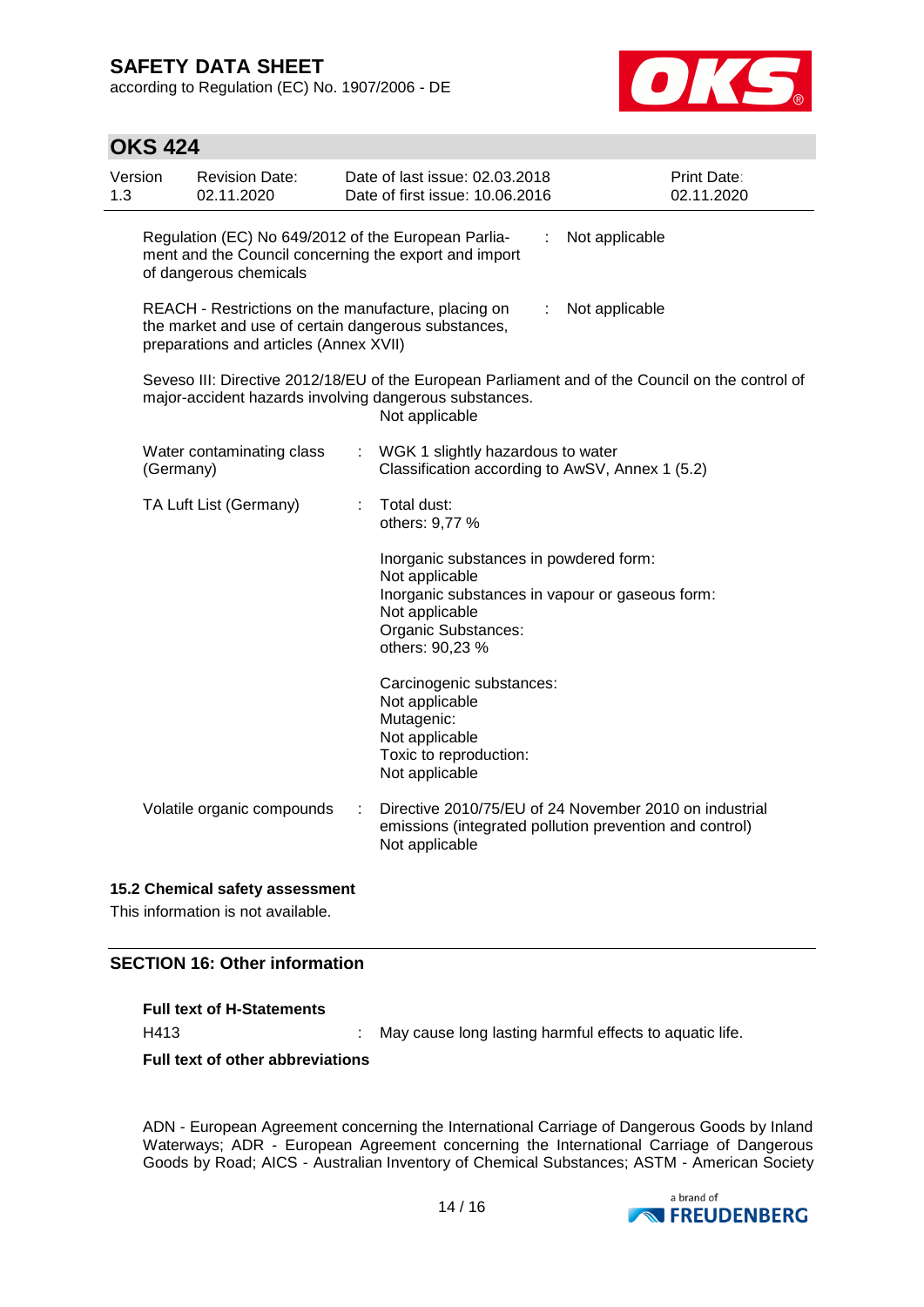according to Regulation (EC) No. 1907/2006 - DE



## **OKS 424**

| Version | Revision Date: | Date of last issue: 02.03.2018  | <b>Print Date:</b> |
|---------|----------------|---------------------------------|--------------------|
| 1.3     | 02.11.2020     | Date of first issue: 10.06.2016 | 02.11.2020         |

for the Testing of Materials; bw - Body weight; CLP - Classification Labelling Packaging Regulation; Regulation (EC) No 1272/2008; CMR - Carcinogen, Mutagen or Reproductive Toxicant; DIN - Standard of the German Institute for Standardisation; DSL - Domestic Substances List (Canada); ECHA - European Chemicals Agency; EC-Number - European Community number; ECx - Concentration associated with x% response; ELx - Loading rate associated with x% response; EmS - Emergency Schedule; ENCS - Existing and New Chemical Substances (Japan); ErCx - Concentration associated with x% growth rate response; GHS - Globally Harmonized System; GLP - Good Laboratory Practice; IARC - International Agency for Research on Cancer; IATA - International Air Transport Association; IBC - International Code for the Construction and Equipment of Ships carrying Dangerous Chemicals in Bulk; IC50 - Half maximal inhibitory concentration; ICAO - International Civil Aviation Organization; IECSC - Inventory of Existing Chemical Substances in China; IMDG - International Maritime Dangerous Goods; IMO - International Maritime Organization; ISHL - Industrial Safety and Health Law (Japan); ISO - International Organisation for Standardization; KECI - Korea Existing Chemicals Inventory; LC50 - Lethal Concentration to 50 % of a test population; LD50 - Lethal Dose to 50% of a test population (Median Lethal Dose); MARPOL - International Convention for the Prevention of Pollution from Ships; n.o.s. - Not Otherwise Specified; NO(A)EC - No Observed (Adverse) Effect Concentration; NO(A)EL - No Observed (Adverse) Effect Level; NOELR - No Observable Effect Loading Rate; NZIoC - New Zealand Inventory of Chemicals; OECD - Organization for Economic Co-operation and Development; OPPTS - Office of Chemical Safety and Pollution Prevention; PBT - Persistent, Bioaccumulative and Toxic substance; PICCS - Philippines Inventory of Chemicals and Chemical Substances; (Q)SAR - (Quantitative) Structure Activity Relationship; REACH - Regulation (EC) No 1907/2006 of the European Parliament and of the Council concerning the Registration, Evaluation, Authorisation and Restriction of Chemicals; RID - Regulations concerning the International Carriage of Dangerous Goods by Rail; SADT - Self-Accelerating Decomposition Temperature; SDS - Safety Data Sheet; SVHC - Substance of Very High Concern; TCSI - Taiwan Chemical Substance Inventory; TRGS - Technical Rule for Hazardous Substances; TSCA - Toxic Substances Control Act (United States); UN - United Nations; vPvB - Very Persistent and Very Bioaccumulative

#### **Further information**

This safety data sheet applies only to products as originally packed and labelled. The information contained therein may not be reproduced or modified without our express written permission. Any forwarding of this document is only permitted to the extent required by law. Any further, in particular public, dissemination of the safety data sheet (e.g. as a document for download from the Internet) is not permitted without our express written consent. We provide our customers with amended safety data sheets as prescribed by law. The customer is responsible for passing on safety data sheets and any amendments contained therein to its own customers, employees and other users of the product. We provide no guarantee that safety data sheets received by users from third parties are up-to-date. All information and instructions in this safety data sheet have been compiled to the best of our knowledge and are based on the information available to us on the day of publication. The information provided is intended to describe the product in relation to the required safety measures; it is neither an assurance of characteristics nor a guarantee of the product's suitability for particular applications and does not justify any contractual legal relationship. The existence of a safety data sheet for a particular jurisdiction does not necessarily mean that import or use within that jurisdiction is legally permitted. If you have any questions, please contact your responsible sales contact or authorized trading partner.